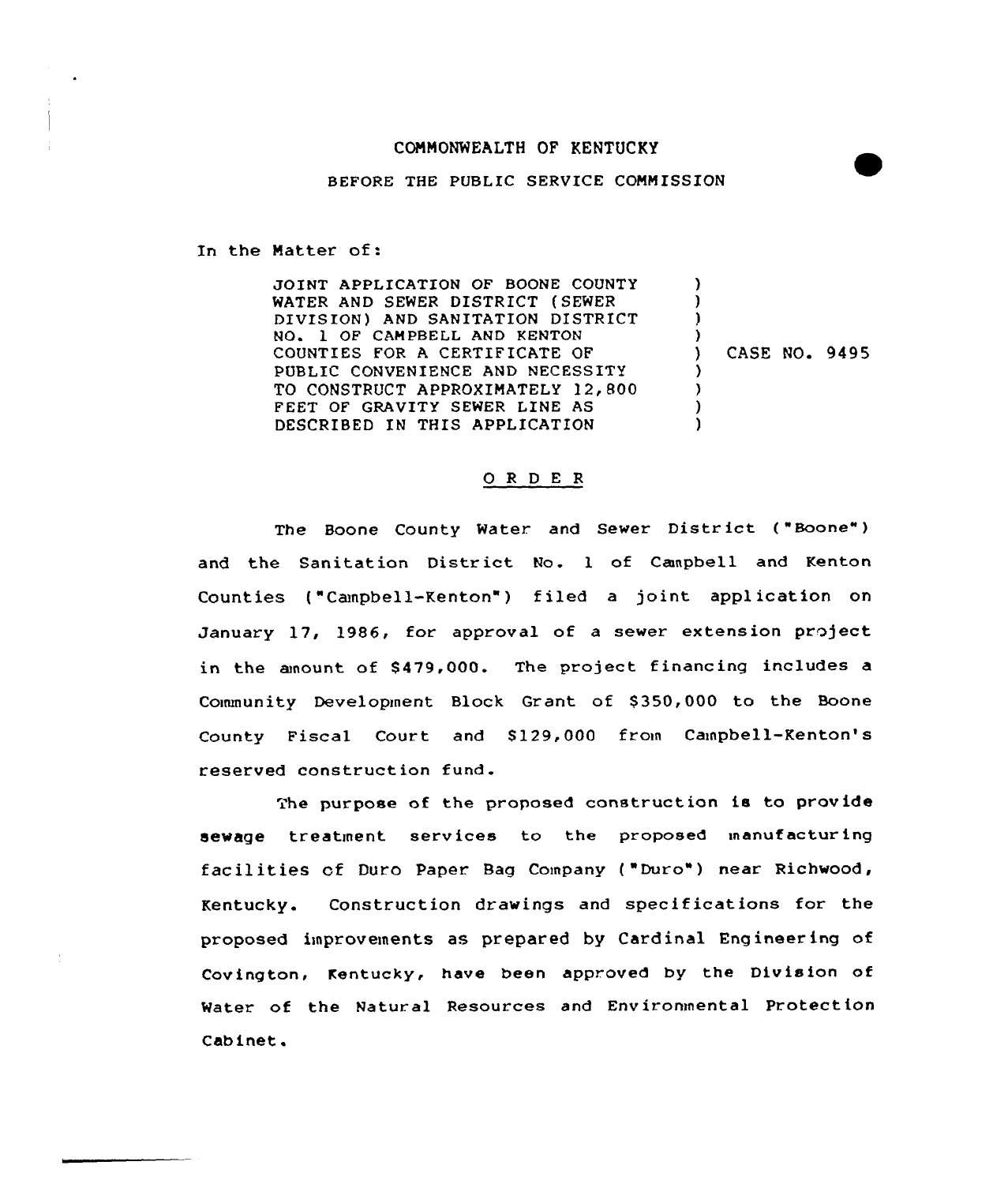## REVENUE REQUIREMENTS

Boone and Campbell-Kenton have not proposed any rates for the proposed facilities as part of the application. It is not apparent from the information provided whether the currently approved rates on file with the Commission will be the proposed rates for the facilities served by the construction approved herein. Without full knowledge of rates, it is difficult to determine the economic feasibility of the system; however, the Commission will herein approve the construction as requested. The Commission is placing certain filing requirements upon Boone and Campbell-Kenton as set forth in the findings and orders of this Order so that a proper financial analysis may be made.

## FINDINGS AND ORDERS

The Public Service Commission, after consideration of the application and evidence of record and being advised, is of the opinion and finds that:

1. Public convenience and necessity require that the construction proposed in the application and record be performed and that <sup>a</sup> certificate of public convenience and necessity be granted.

2. The proposed project includes construction of approximately 12,800 feet of 18- and 15-inch gravity sewer line to connect Duro's proposed manufacturing facilities to Campbell-Kenton's existing sewage collection and treatment system. Upon completion of construction Boone will own and

 $-2-$ 

سوالي الوارد المراجع المراجع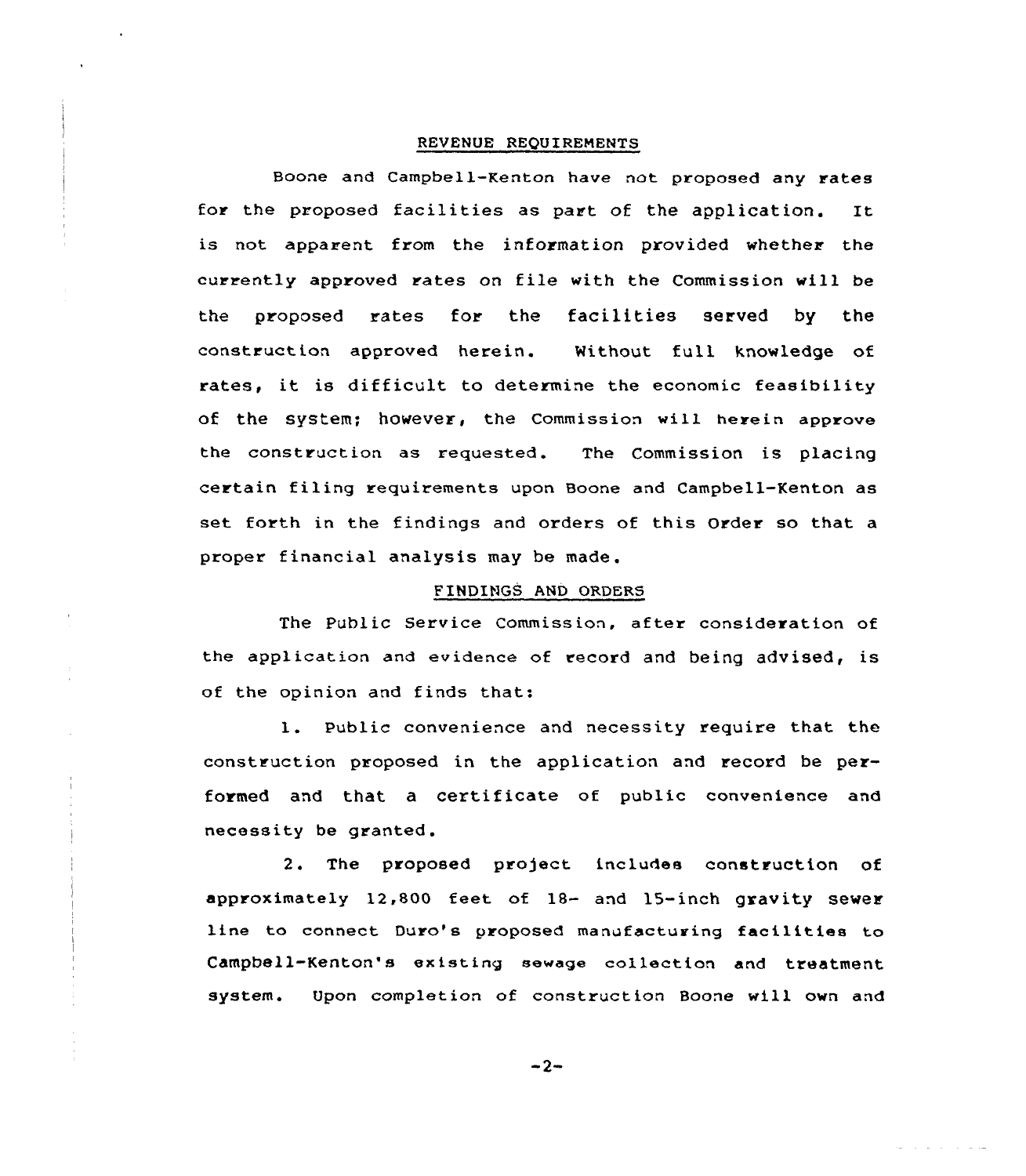maintain approximately 1,800 feet of sewer line located in Boone County and Campbell-Kenton will own and maintain approximately 11,000 feet of sewer line located in Kenton County.

3. The low bids received for the proposed construction totaled \$356,957, which will require about \$479,000 in project funding after allowances are made for fees, contingencies, and other indirect costs.

4. Any construction deviations from the drawings and specifications herein approved which could adversely affect service to any customer should be subject to the approval of this Commission,

<sup>5</sup> Boone and Campbe11-Kenton should provide fulltime resident inspection of the construction under the general supervision of a professional engineer with a Kentucky registration in civil or mechanical engineering. This supervision should insure that the construction work is done in accordance with the contract drawings and SpeCifications and in conformance with the best practices of the construction trades involved in the project.

6. Boone and Campbell-Kenton should furnish to the Commission <sup>a</sup> copy of the "as-built" drawings and <sup>a</sup> signed statement by a professional engineer that the construction has been satisfactorily completed in accordance with the drawings and specifications, within 50 days of the date of substantial completion of this construction.

$$
-3-
$$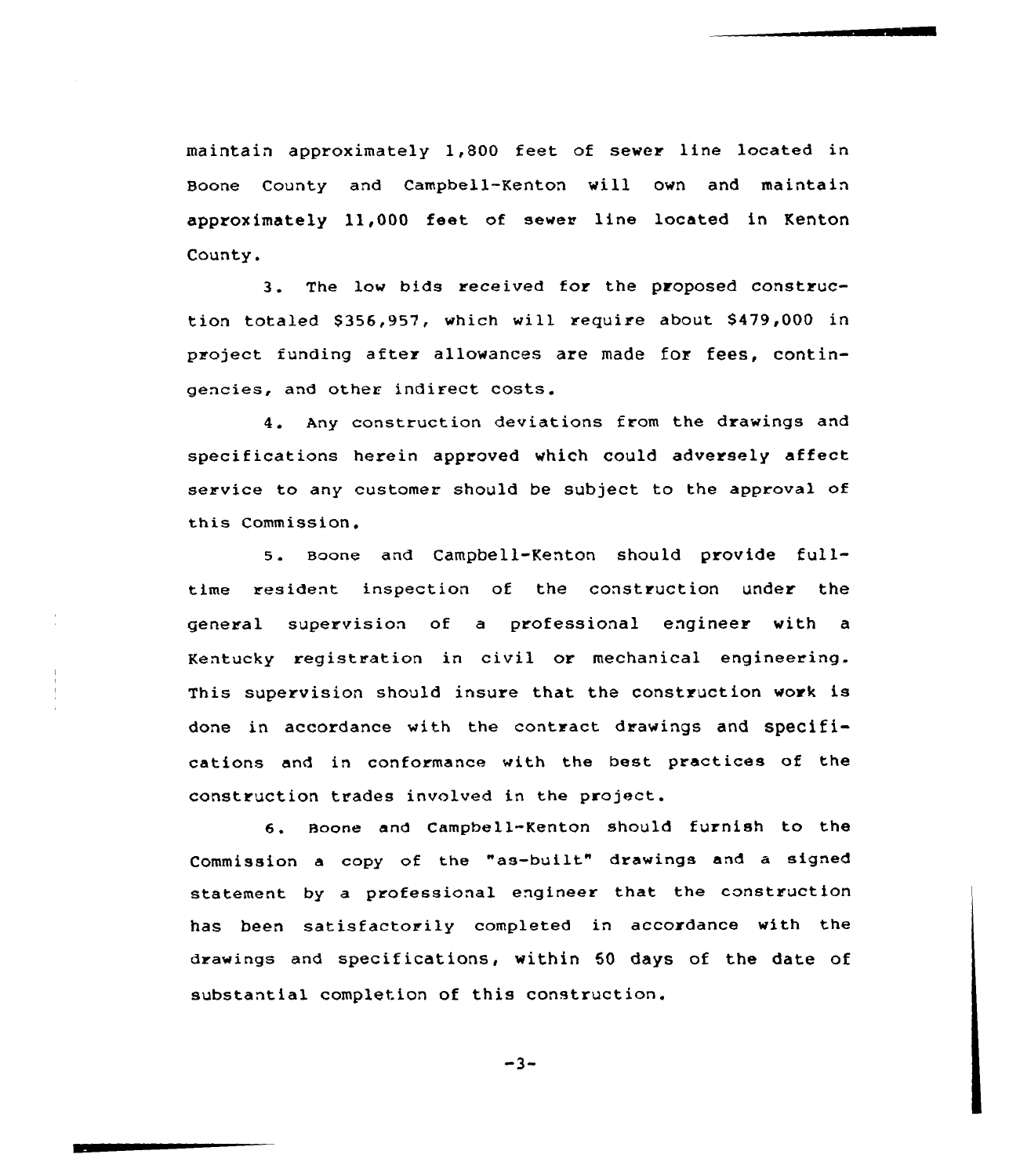7. The financing secured by Boone and Campbell-Kenton for this project will be needed to pay for the work herein approved. Boone and Campbell-Kenton's financing plan should, therefore, be approved.

8. Boone and Campbell-Kenton should file with this Commission duly verified documentation of the tatal cost of this project including the cost of construction and all other capitalized costs (engineering, legal, administrative, etc.) within 60 days of the date that construction is substantially completed .

9. Boone and Campbell-Kenton should file for approval of proposed rates with cost justification for the facilities served by the construction approved herein, 90 days prior to the expected implementation of those rates with the Commission.

10. Boone and Campbell-Kenton should file their proposed accounting treatment for the utility plant with full explanations and calculations within 60 days of the date of this Order.

IT IS THEREFORE ORDERED that:

1. Boone and Campbell-Kenton be and they hereby are granted a certificate of public convenience and necessity to proceed with the proposed construction project as set forth in the drawings and specifications of record herein approved.

2. Boone and Campbell-Kenton shall comply with all matters set out in Findings <sup>3</sup> through <sup>8</sup> as if the same were individually so ordered.

 $-4-$